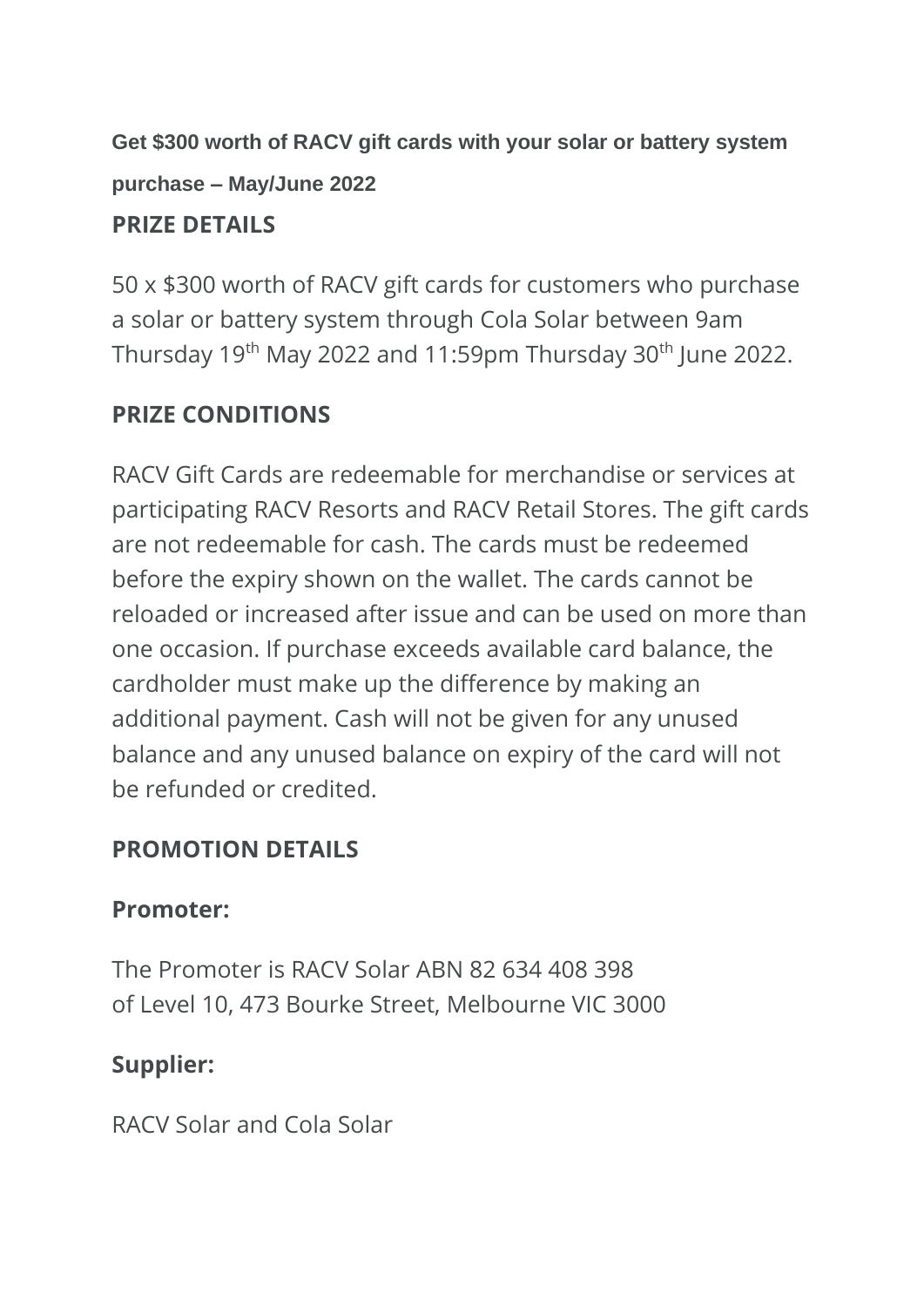### **Entry Restrictions:**

The Promotion is open to residents who are aged 18 years or over, own their own home and are living within one of the following postcodes:

3345 ,3350 ,3352 ,3354 ,3355 ,3356 ,3357 ,3358 ,3363, 3364, 3370, 3371, 3434, 3435, 3440, 3441, 3442, 3444, 3446, 3447, 3448, 3450, 3451, 3453, 3458, 3460, 3461, 3462, 3463, 3464, 3465, 3472, 3475, 3477, 3478, 3515, 3516, 3517, 3518, 3520, 3521, 3522, 3523, 3537, 3550, 3551, 3555, 3556, 3557, 3558, 3559, 3561, 3562, 3563, 3564, 3565, 3570, 3571, 3572, 3573, 3575, 3576, 3607, 3608, 3610, 3612, 3614, 3616, 3617, 3618, 3620, 3621, 3622, 3623, 3624, 3629, 3630, 3631, 3660, 3662, 3663, 3666

#### **Promotion Period:**

The Promotion commences at 9.00am on 18<sup>th</sup> May 2022 and closes at 11.59pm on  $30<sup>th</sup>$  June 2022.

## **Entry Method & Eligibility Criteria:**

All employees of the promoter/suppliers and their immediate families are ineligible to enter. Limited to one entry per person only. Entrant must pay a deposit on a solar and/or battery system from an RACV Solar consultant within the promotion period.

#### **Selection & Delivery:**

The first 50 customers to sign up with Cola Solar and pay a deposit on a solar and/or battery system from a Cola Solar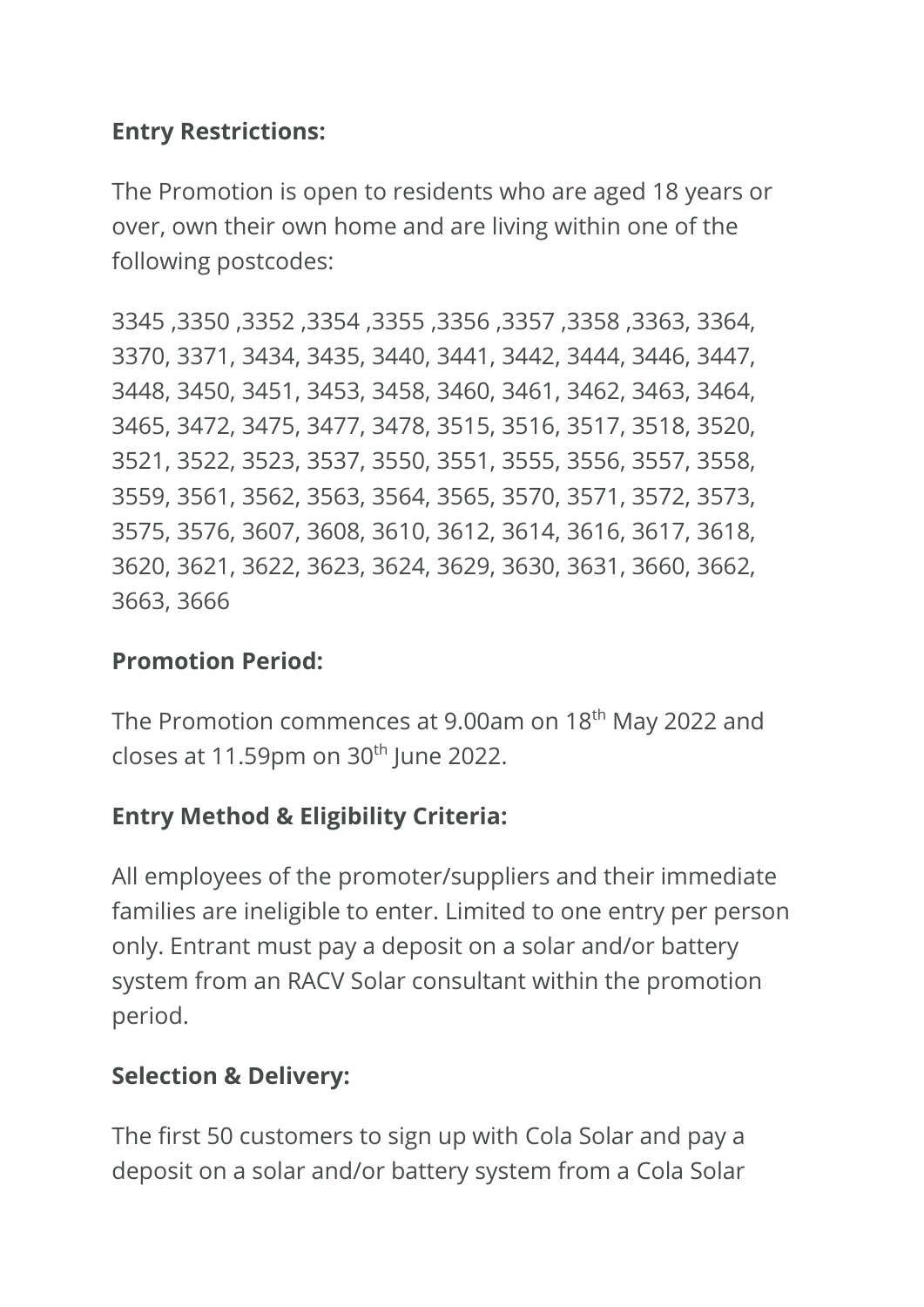consultant within the promotion period will be deemed Winners. Winners will be sent their Prize once they've paid their deposit.

### **TERMS AND CONDITIONS**

1. Information on how to enter and prizes form part of these Terms and Conditions. Participation in this Promotion is deemed acceptance of these Terms and Conditions.

2. This Promotion will be conducted during the Promotion Period.

3. The Prize(s) are stated as in the Prize Details.

4. The first 50 customers that meets the Entry Restrictions, fulfils any Eligibility Criteria and is correctly submitted in accordance with the Entry Method described in the Promotion Details will receive the vouchers.

5. Offer is limited to one per person.

6. Employees (and their immediate families) of the Promoter are ineligible to enter the Promotion. Immediate family means any of the following: spouse, ex-spouse, de-facto spouse, child or step-child (whether natural or by adoption), parent, step-parent, grandparent, step-grandparent, uncle, aunt, niece, nephew, brother, sister, step-brother, step-sister or first cousin.

7. The Promoter may require each recipient to provide proof of identity, proof of age and proof of residency. Identification considered suitable for verification is at the Promoter's discretion.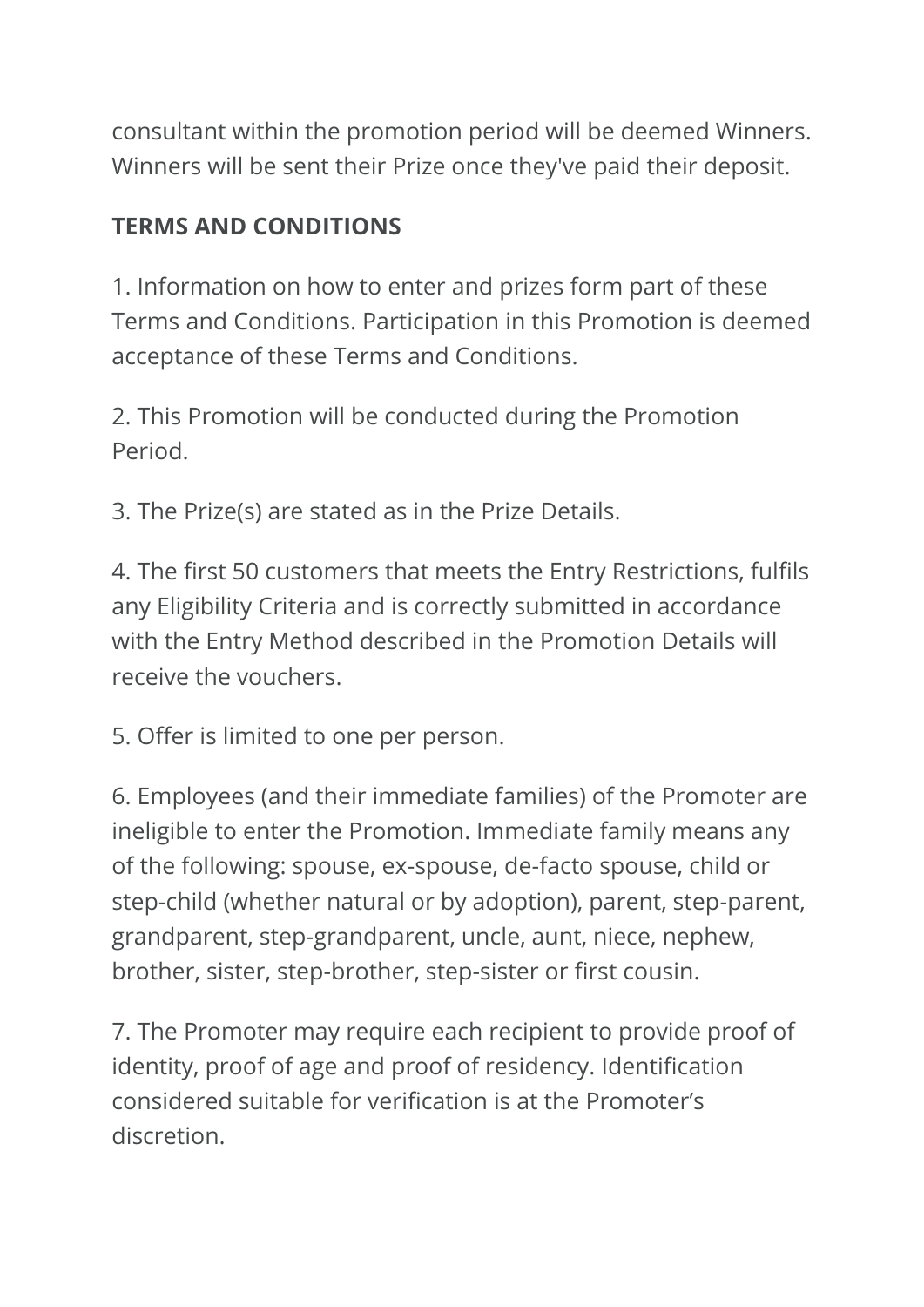8. If customer is not deemed to comply with these conditions, they will not receive the Promotional Offer.

9. The Promoter may, in its sole discretion, disqualify all entries from, and prohibit further participation in this Promotion by, any person (including without limitation) who tampers with or benefits from any tampering with the Promotion process or with the operation of the Promotion or acts in violation of these conditions, acts in a disruptive manner or acts with intent or effect of annoying, abusing, threatening or harassing any other person or behaves in a manner which may diminish the good name or reputation of the Promoter or any of its related bodies corporate or the agencies or companies associated with this Promotion, in contrary to law or is otherwise inappropriate.

10. The Promoter's decision is final and binding, and no correspondence will be entered into

11. The Offer is not transferable, changeable or exchangeable and cannot be redeemed for cash. The Promoter accepts no responsibility for any variation in prize value. If a Promotion or any element is unavailable for any reason, the Promoter may substitute for the Offer or element of that Promotion another item of equal or higher value as determined by the Promoter, subject to the approval of the Victorian gambling authority if required.

12. By entering this Promotion, each entrant accepts full responsibility for the decision to participate in the Promotion. Each recipient releases the Promoter, its related bodies corporate, affiliates, officers, agents, employees and suppliers (the "Released Parties") from all liability, loss and damage of any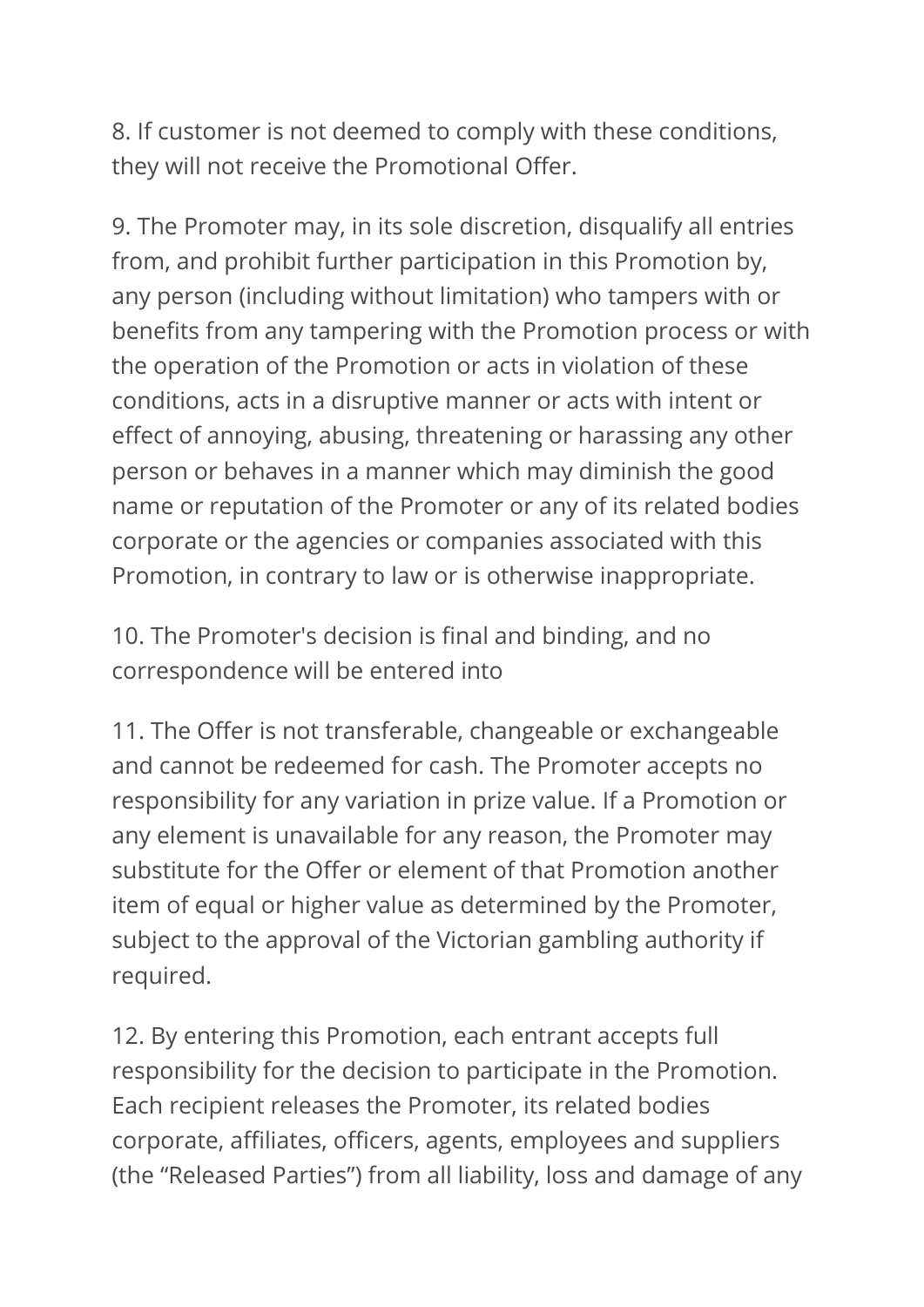kind arising out of or in connection with the acceptance of, and participation in, any offer. Without limiting the foregoing, the Released Parties will not be liable for any loss or damage whatsoever which is suffered (including but not limited to direct or consequential loss) or for any personal injury suffered or sustained in connection with the Offer which cannot be excluded by law.

13. Without limiting the previous paragraph, the Promoter and its associated agencies and companies will not be liable for any damage, loss or delay in transit to Prize or be liable for any damage that occurs to the Prize.

14. The Promoter may communicate or advertise this Promotion using Facebook. However, the Promotion is in no way sponsored, endorsed or administered by, or associated with, Facebook. Entrants are providing their information to the Promoter and not to Facebook. Each entrant completely releases Facebook Inc., and its associated entities from any and all liability.

15. If this Promotion is interfered with in any way or is not capable of being conducted as reasonably anticipated by due to any reason beyond the reasonable control of the Promoter, the Promoter reserves the right, in its sole discretion, to the fullest extent permitted by law and subject to any written directions from a regulatory authority, to modify, suspend, terminate or cancel the Promotion as appropriate.

16. The Promoter is not liable for any tax implications arising from the prize winnings. Independent financial advice should be sought. Where this Promotion involves, for GST purposes,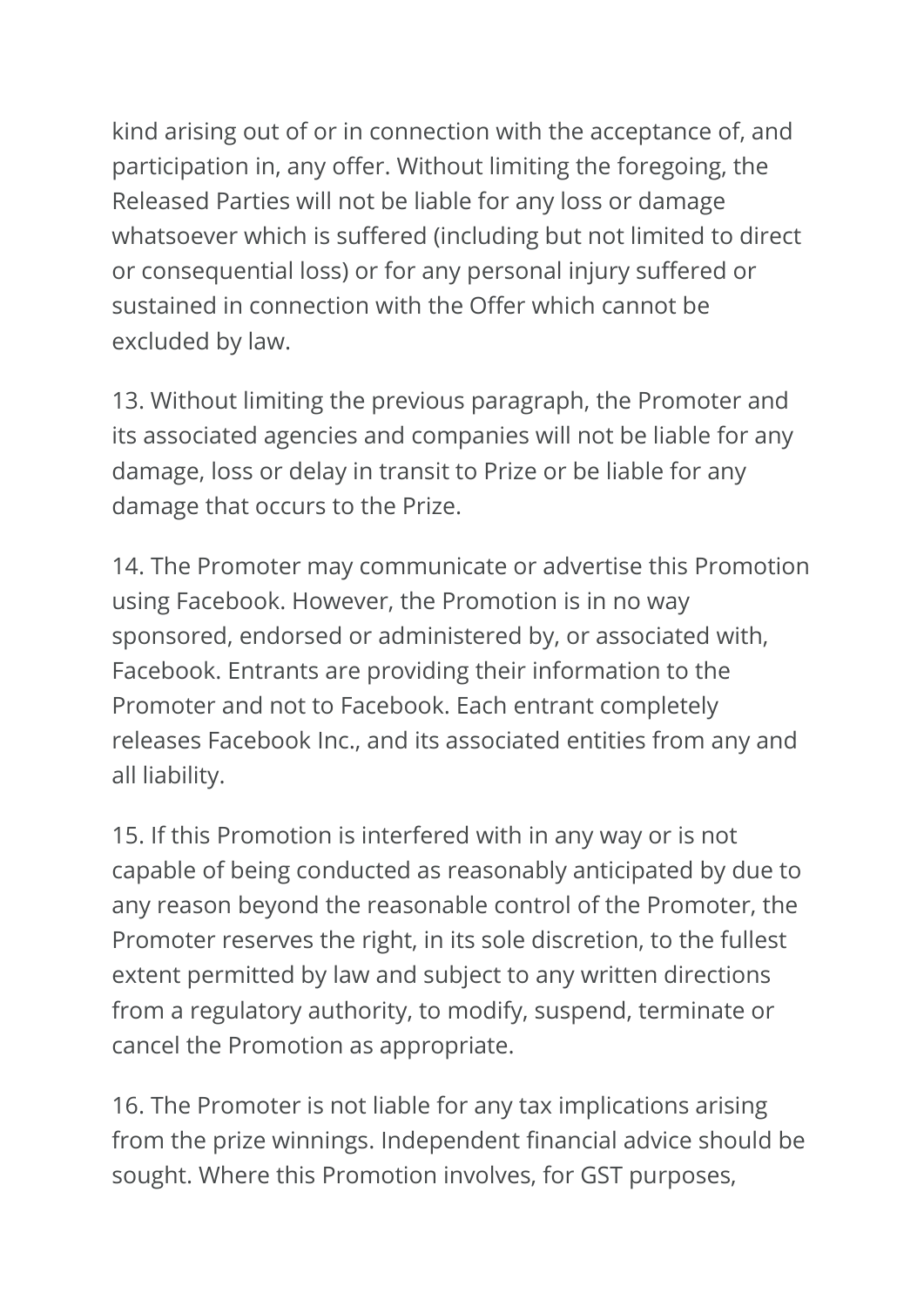supplies being made for non-monetary consideration, entrants will follow the Australian Taxation Office's stated view that were the parties are at arm's length goods and services exchanged are of equal GST inclusive market values.

17. Entrants consent to the Promoter using the entrant's name, image and likeness in the event they are the winner (including photograph, filming and/or recording of the same) in any media for an unlimited period without remuneration for the purpose of promoting this Promotion (including the outcome) and promoting any products manufactured, distributed, and/or supplied by the Promoter or its related companies.

18. In the event entrants are required to submit or post any content or materials as part of the Entry Method, entrant's consent to the Promoter modifying, reproducing, publishing and communicating any materials submitted (in whole or in part) in any media for an unlimited period of time without remuneration for the purpose of promoting this Promotion (including the outcome) and promoting the Promoter's goods and services and the entrant agrees not to make any claim for payment, breach of copyright or breach of moral rights in such material.

19. Entrants' details may be used for future promotions carried out by the Promoter and Supplier. Entrants can request not to receive information about future promotions by calling 13 RACV (13 7228) or unsubscribing from email communication.

20. The personal information submitted in an entry is collected by the Promoter and will be used for the purpose of conducting the Promotion. Personal information supplied by entrants may be provided to related bodies corporate or agencies of the